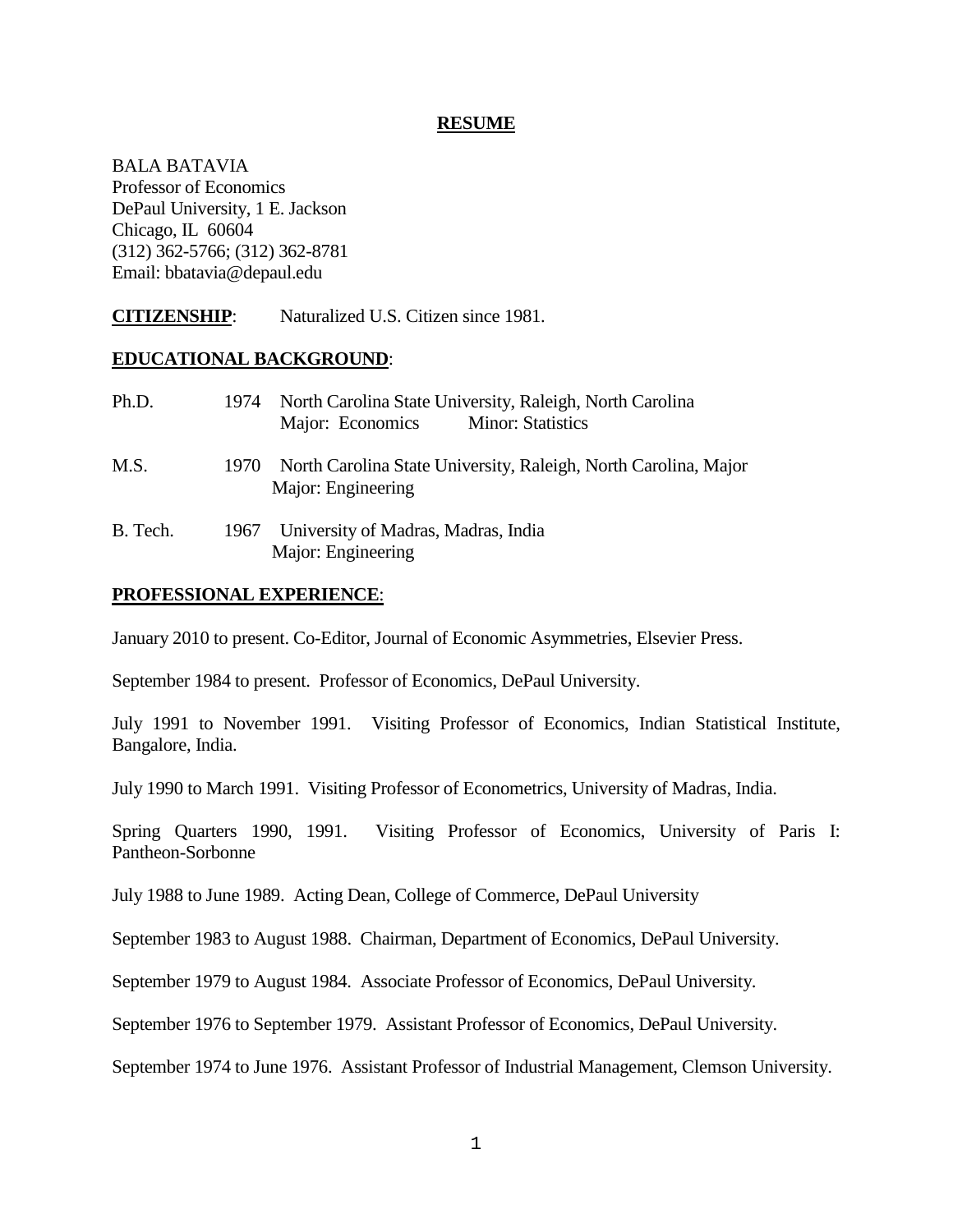January 1974 to June 1974. Instructor, Department of Economics, North Carolina State University, Raleigh, N.C.

April 1972 to September 1973. Full-time Research Assistant, Department of Economics, North Carolina State University, Raleigh, N.C.

September 1971 to April 1972. Research Assistant, Department of Economics, North Carolina State University, Raleigh, N.C.

June 1970 to August 1970. Summer Intern, Technical Services, Chase Manhattan Bank, New York, New York 10015.

June 1968 to August 1971. Graduate Research Assistant, Textiles Engineering Department, North Carolina State University.

June 1967 to August 1967. Trainee Engineer, Shree Ram Mills, Inc., Bombay, India.

### **RESEARCH:**

### **(1) Refereed Research Papers in Journals**

Batavia, B and Nandakumar, P. (2017), The Equivalence of Tariff Cuts and Export Subsidies, and the Macroeconomic Effects of Import Liberalization in Emerging Markets. The Journal of Economic Asymmetries. Volume 15, June, pages 76-80.

Batavia, B and Nandakumar, P. (November 2016), Did EMU Membership Cause the 'Dutch Disease' in the PIGS Nations? Global Finance Journal, Volume 31, pages 31-41.

Batavia, B and Nicholas A. Lash (2016), Government Policies and Micro lending in Emerging Markets, Review of Economics and Business Studies, Volume XIX, Issue no. 1 (XVII), pages 9-32.

Batavia, B., George C. Bitros and Nandakumar, P., (2016), Economic Crisis in the European Periphery: An Assessment of EMU Membership and Home Policy Effects Based on Greek Experience, North American Journal of Economics and Finance, Volume 36, pages 312-327

Batavia, B and Nicholas A. Lash, (2015), Regulation and Corruption: An International Perspective, International Journal of Applied Economics and Econometrics, Volume 23 (Issue 1), January/March 2015, pages 99-116

Batavia, B and Nicholas A. Lash, (2015), The Black Swan of 2007-09 and Its Global Spillovers, International Journal of Applied Economics and Econometrics, Volume 23 (Issue 3), July/September 2015, pages 99-116.

Batavia, B., Nandakumar, P and Wagué, C., 2015, Credit Rating Agencies and the Subprime Loans Crisis, International Journal of Applied Economics and Econometrics, Volume 23 (Issue 2), April/June 2015, pages 17-40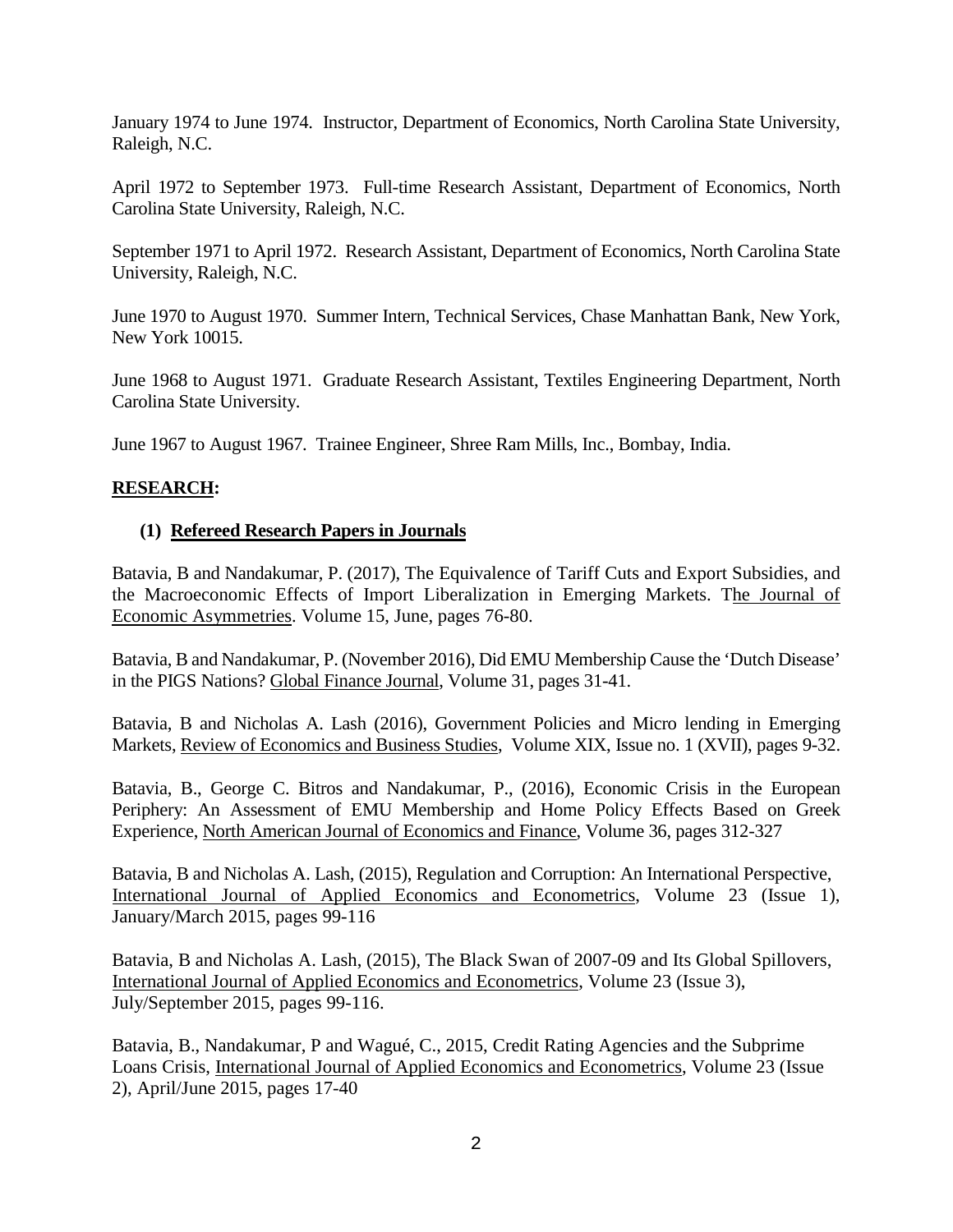Batavia, B., Nandakumar, P and Wagué, C., 2013, Export Stagnation and Budget Deficits in the Peripheral EU Nations with EMU Membership: A Rational Expectations Model, Journal of Economic Asymmetries, [Volume](http://www.sciencedirect.com/science/journal/17034949/10/2) 10, Issue 2, November 2013, Pages 94–100.

Batavia, B and Nicholas A. Lash, (2013) Government Economic Intervention and Corruption Journal of Developing Areas, 47 (2) Fall 2013, pages 1-15.

Batavia, B., Nandakumar, P., Sree Rama Murthy and Wagué, C., (2013) Avoiding a Liquidity Crunch: Do Pre-Bear Phase Ratios Matter? Evidence from a World-Wide Sample Journal of Applied Economics and Business Research Volume 3, Issue 1, 1-13.

Batavia, B., Nandakumar, P and Wagué, C., (2012), Portfolio Diversification in Extreme Environments: Are there Benefits from Adding Commodity Futures Indices? European Research Studies, Volume XV, Issue (3), 33-48.

Batavia, B and Nandakumar, P. (2011) Country Growth Patterns: How Do Industrial and Emerging Market Nations Differ? Journal of Economic Asymmetries, 8 (2), 61-72

Batavia, B., Nandakumar, P., and Wagué, C., (2011). The Pandemic and the Vaccine: Will The US Financial Regulatory Reforms Prevent Future Crises? International Journal of Applied Economics & Econometrics*, 11 (1)*, 76-105.

Batavia, B., and P. Nandakumar (2010) The Impacts of FDI by U.S. vs. Other Country Multinationals on Export-Intensity in the Manufacturing Sector of Emerging Market Nations. International Journal of Applied Economics & Econometrics, *18 (2)*, 148-158.

Batavia, B. & Malliaris, A. G. The Dollar, the Euro and the Role of Emerging Economies. (2009) International Journal of Indian Culture and Business Management*, 2 (1)*, 11-29

Jiranyakul, K. & Batavia, B., Does Purchasing Power Parity Hold in Thailand? (2009) International Journal of Applied Economics & Econometrics*, 17 (3)*, 268-280.

Batavia, B., Murthy, S., Nandakumar, P., & Wagué, C., (2009). Bank Management in Bear and Bull Phases - A Comparative Study. Journal of International Finance & Economics*, 9 (4)*, 14-19.

Batavia, B., Chakravarthy, D., & Nandakumar, P. (2008). Skilled Labor-Intensity and the Pure Theory of International Trade. Journal of Economic Asymmetries*, 5 (2)*, 27-38.

Batavia, B., Murthy, S., Nandakumar, P., & Wagué, C., (2008). Financial Constraints in the Omanese Industry: Does Size Matter? Review of Business Research, 8 (2), 83-92.

Batavia, B., Al-Abri, A., Nandakumar, P., & Wagué, C., (2008). Regional and Global Financial Integration of the Gulf Co-Operation Community Countries. Journal of International Finance & Economics, 8 (2), 23-29.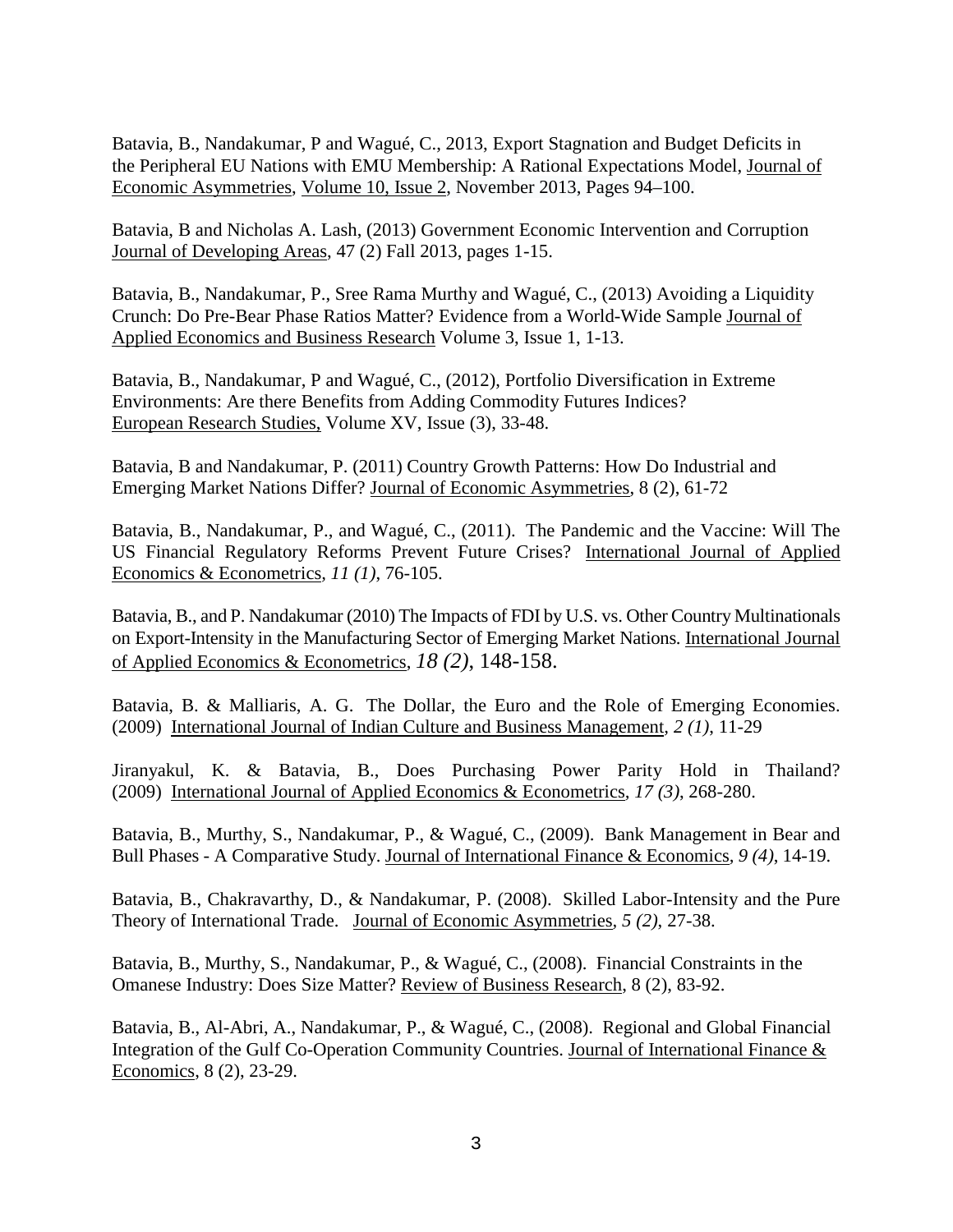Batavia, B., Nandakumar, P., & Wagué, C., (2008), "Prospects for the Euro: Will Reserve Holdings Shift in its Favor", Journal of Economic Asymmetries, Vol.5, No.1, 79-92

Batavia, B., Nandakumar, P., & Wagué, C., (2007), "Does the Stock Market Matter for the Determination of Bond Yields? Evidence from Industrial Nations and Emerging Markets". Journal of International Finance & Economics, Volume V, Number 1, pp.69-78

Batavia, B., Nandakumar, P., & Wagué, C., (2007), "The IT Sector, Income Convergence Hypothesis and the Human Development Index". International Journal of Business Research, Volume VII, Number 2, pp.9-17

Batavia, B., Nandakumar, P., & Wagué, C., (2007), "Expected Purchasing Power Parity, Budget Imbalances and the Euro-Dollar Exchange Rates", Journal of International Business & Economics, Volume VII, Number 1, pp.1-8

Batavia, B., Chen, Y., Hsing, Y., & Boxx, R.W., "Deficit Spending Policy and Growth with Empirical Evidence from Mexico". (2007), Journal of International Finance & Economics, Volume VI, Number 1, pp. 36-43

Batavia, B. & Lash, N.A., "Government Economic Policies and Corruption", (2006), Journal of International Finance and Economics, Volume III, Number 1, 2006, pp.18-25.

Batavia, B., Nandakumar, P., & Wagué, C., (2006), "Two-Sector Models of Open Economies and Beyond: A Synthesis and an Empirical Application" Journal of Economic Asymmetries, Volume 3, No. 2, 2006, pp. 69-81.

Batavia, B., Nandakumar, P., & Wagué, C., (2006), "Economic Convergence in the Old and the New Economies of the OECD", The Journal of American Academy of Business, Cambridge Volume 10, No.1, September 2006, pp. 273-277.

Batavia, B., & Nandakumar, P., (2006), "Inclusion and Exclusion with Economic Integration: The Case of EU, NAFTA and ASEAN", The Journal of Economic Asymmetries, Volume 3, No. 1, 2006, pp.21-38.

Batavia, B., Nandakumar, P., & Wagué, C., (2005),"Probability of Bank Crisis in the Emerging Markets of Asia and South America", International Journal of Business Research, Volume III, Number 1, 2005, pp.23-34.

Batavia, B., Nandakumar, P., & Wagué, C., (2005),"Asset Price Volatility and Consumer Price Inflation: Is there a Predictive Link?" Journal of Academy of Business and Economics, Volume V, Number 2, 2005, pp.35-45.

Batavia, B., Nandakumar, P., & Wagué, C., (2004), "Stock Market Efficiency in Emerging Economies: A Comparative Analysis" (with P. Nandakumar and C. Wague), Review of Business Research, Volume 2, No. 2, 2004, pp. 1-10.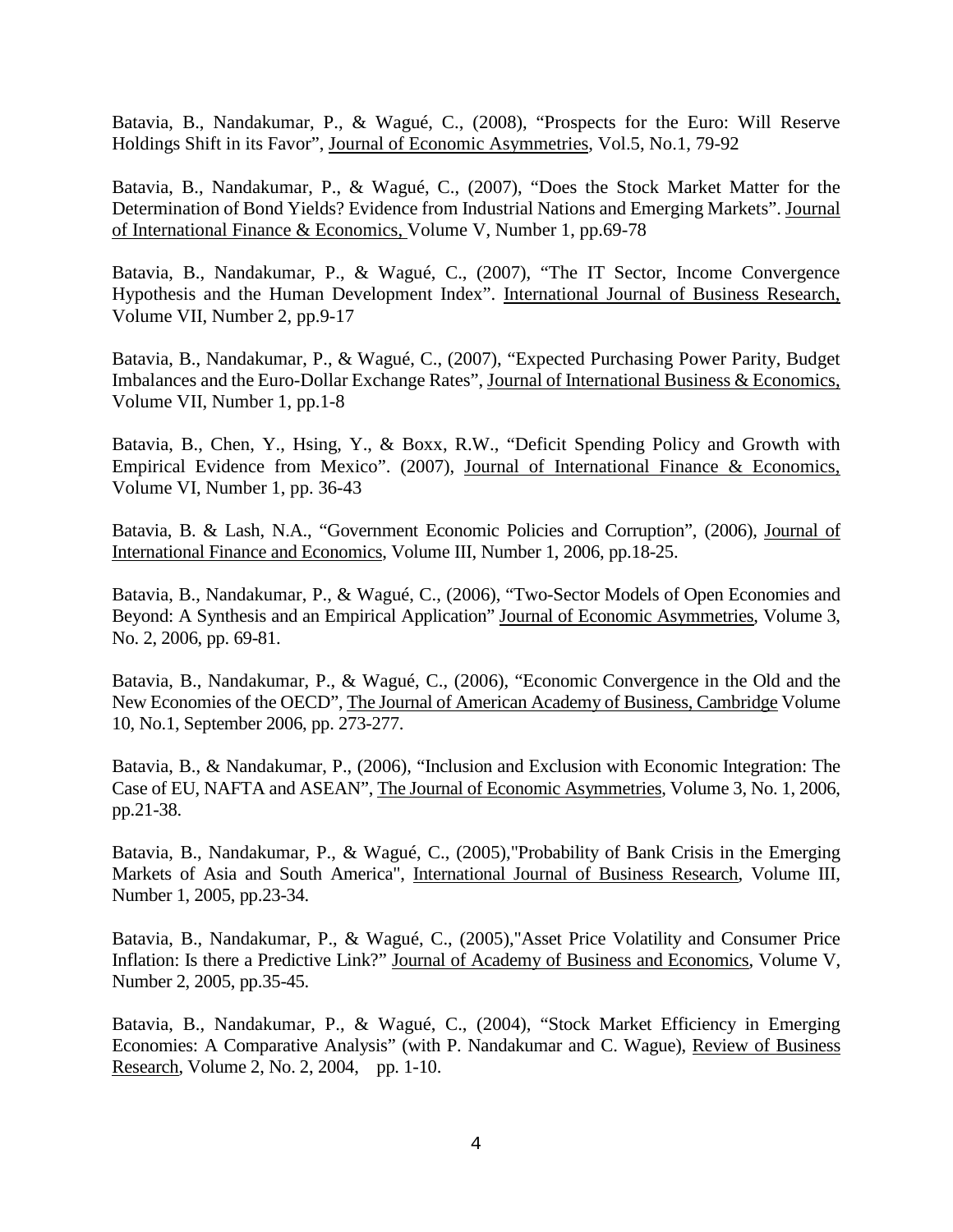Batavia, B., Nandakumar, P., & Wagué, C., (2004), "Commodities and Securities in Optimum Portfolios: Fulfilling a Complex Business Need?" The Journal of International Business and Economics, Volume 1, No.1, 2004, pp.126-136.

Batavia, B., Nandakumar, P., & Wagué, C., (2004), "Distinguishing Between Financial Openness and True Financial Integration: Results from a Multi-Country Study", Journal of Economic Asymmetries, May 2004, Volume 1, Number 1, pp. 33-47.

Batavia, B., Nandakumar, P., & Wagué, C., "Exchange Rate Variability, Trade Volumes and the European Monetary Union", International Journal of Applied Economics and Econometrics, October-December 2003, Vol. 11, No. 4, pp. 523-554

Batavia, B., Nandakumar, P., & Wagué, C., "The Case for Openness: From Here to Eternity" International Journal of Applied Economics and Econometrics, July-Sept. 2003, Vol. 11, No.3, pp. 391-412.

Batavia, B., Nandakumar, P., & Wagué, C., (2003), "Economic Instability and Foreign Direct Investment: A Cross Country Study", Indian Journal of Economics and Business, Vol. 2, No. 1, June 2003, pp15-28.

Batavia, B., Yu Hsing & Yvonne Chen, "Impacts of Fiscal, Monetary and Trade Policy on Real Output in Taiwan: A VAR Model and Dynamic Analysis" (2003), International Journal of Applied Economics and Econometrics, Vol. 11, No.2, pp. 211-234.

B. Batavia & P. Nandakumar, "Economic Integration and Union Power" (2002), Open Economies Review, vol.13: pp. 175-182.

Batavia, B. & N.A. Lash, "Financial Intermediation and Economic Development" (1996), Indian Journal of Applied Economics, Vol.5, pp. 143-160.

Batavia, B. & S.S.Sivakumar, "Some Theoretical Issues Relating to Regulation: The Quasi-Autonomous State", (1995), Indian Economic Review, Vol. 30, No.1, 1995, pp89-99.

Batavia, B. & Jin Choi, "The Impact of Options Trading on the Underlying futures Markets: The Case of U.S. Treasury Bond and Note Markets", (1995), Indian Journal of Applied Economics, Vol.5, No.1, pp27-46.

Batavia, B. & S.S.Sivakumar, "Price Signals, Transaction Costs and Allocative Efficiency-- Some Theoretical Remarks on Induced Innovations" Indian Journal of Applied Economics, Vol. 3, March 1994, pp96-112. Also as chapter 10, pp183-214, in **Econometric Models: Techniques and Applications**, edited by K.Puttaswamaiah,1994, Indus Publishing Company, New Delhi.

Batavia, B. & M. Oppenheimer, "The Effect of Political, Economic and Institutional Characteristics on Discrimination Cases" (1991), Labor Law Journal, September 1991, pp. 611-618.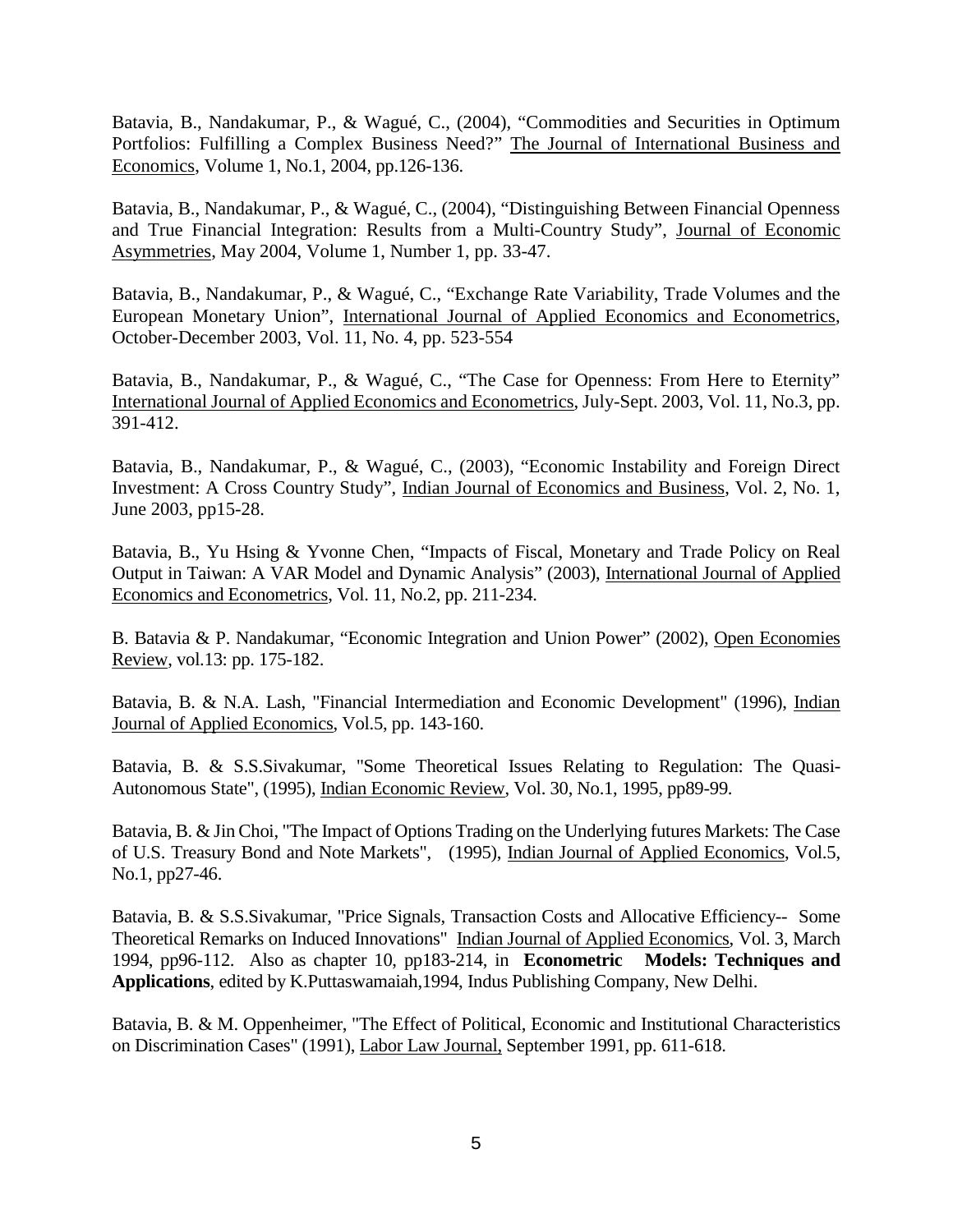Batavia, B. & N.A. Lash, "Bank Loan Accommodation" (1988), Journal of Applied Business Research, Vol. 4, No: 4, December 1988, pp. 34-43.

Batavia, B., N.A. Lash & A.G. Malliaris, "The Dynamics of Inflation and Economic Policy: The Case of Greece (1953-1983)" (1986), Greek Economic Review, December 1986, pp. 200-217.

Batavia, B. & N.A. Lash, "The Turkish Inflationary Process" (1984) The Turkish Studies Association Bulletin, March 1984, pp. 14-19.

Batavia, B. & N.A. Lash, "Self-Perpetuating Inflation: The Case of Turkey (with N. Lash). Journal of Economic Development, Vol. 2, No. 2, December 1983, pp. 149-166.

Batavia, B. "Public Sector Deficits and Inflation: The Case of Turkey" (1983). Journal of Economics, Volume IX, December 1983, pp. 182-187.

Batavia, B., N.A. Lash & R. Boggs, "Bank Failures: A Statistical Analysis" (1982). Journal of Economics, Vol. VIII, December 1982, pp.141-144.

Batavia, B. & N.A. Lash, "Financial Institutions and Savings in Turkey" (1982). Journal of Economics, Vol. VIII, December 1982, pp. 115-118.

Batavia, B. & N.A. Lash, "The Impact of Bank Portfolio Composition on GNP" (1982). Journal of Money, Credit and Banking, Vol. 14, No. 4, November 1982, Part 1, pp. 517-524.

Batavia, B., "The Estimation of Biased Technical Efficiency in the U.S. Textile Industry, 1949-1974," Southern Economic Journal, Vol. 45, No. 4, April 1979, pp. 1091-1103.

Batavia, B. & N.A. Lash, "Bank Portfolio Composition and Monetary Policy" (1980). Proceeding of the Illinois Economic Association, November 1980, pp. 64-69.

Batavia, B., & A. George, "Technical Efficiency in Steam-Power Generation: A Frontier Production Function Approach" (1979). Proceedings of the Illinois Economic Association, November 1979, pp. 63-68.

Batavia, B., "Specification Errors and Econometric Estimation of Generalized Crop-Fertilizer Production Functions," (1975) Proceedings of the American Statistical Association, August 1975, pp. 238-243.

### **(2) Published Books.**

Batavia, B., Jin Wook Choi, R. Hema (2012) (editors). **"Global Integration, National Strategies and Sectoral Impact",** APF Press, Toronto, Canada.

Batavia, B., Nandakumar, P., & Wagué, C., (2010) (editors). "**Crossing Borders: Global Prospects, New Perspectives and Emerging Agendas",** North Waterloo Academic Press, Waterloo, Canada.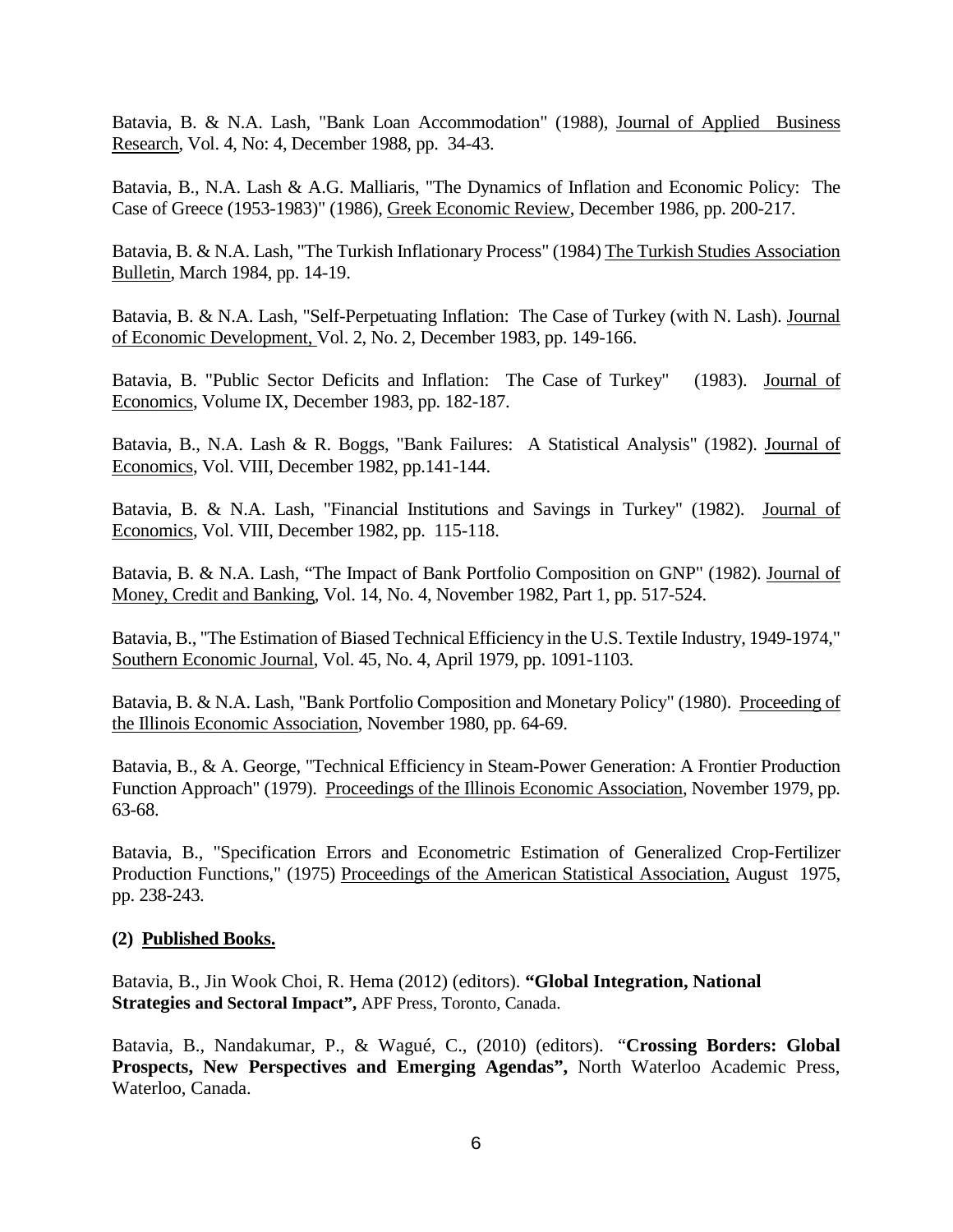Batavia, B. & P. Nandakumar**,** (2007) (editors) **"Globalization: Capital Flows, Competition, and Regulation", Co-Editor**, APF Press, Toronto.

Batavia, B., N.A. Lash & A.G. Malliaris, (2002) (editors) **"Asymmetries in Financial Globalization",** APF Press, Toronto.

#### (3) **Articles in Books (Refereed)**

G. C. Bitros, Bala Batavia, and P. Nandakumar (2017). "Economic Crisis in the European Periphery: An Assessment of EMU Membership and Home Policy Effects Based on the Greek Experience", in Bitros, George C., Kyriazis, Nicholas C. (Eds.), *[Democracy](https://www.springer.com/978-3-319-52167-1) and an Open-[Economy](https://www.springer.com/978-3-319-52167-1) World Order*, ISBN 978-3-319-52168-8, © 2017 (chapter 12, pp. 181-2016)

Batavia, B., Lash, N. and Malliaris A.G. (2012). "The Global Financial Crisis of 2007-09: Microeconomic and Macroeconomic Causes and their Global Impacts", in Nicholas Baltas (editor), *Policy Studies for the Greek and the International Economy: Essays in honor of Kyprianos Promodidis*, Sideris Publishers, Athens, Greece, (pp187-2002)

Batavia, B., Murthy, S., Nandakumar, P., & Wagué, C., (2010). "Commodity Price Inflation: Are The Culprits Speculation and Bio-Fuel Production Increase?" in Batavia, B., Nandakumar, P., & Wagué, C., (2010) (editors), *Crossing Borders: Global Prospects, New Perspectives and Emerging Agendas,* North Waterloo Academic Press, Waterloo, Canada, (pp. 145-156).

Batavia, B., Nandakumar, P., & Wagué, C., (2007). "Currency Crisis and the Demand for International Reserves in Emerging Market Economies", in Bala Batavia and P. Nandakumar (Ed.) *Globalization: Capital Flows, Competition, and Regulation*, (pp. 139-154). Toronto, Canada: APF Press.

Batavia, B., Nandakumar, P., & Wagué, C., (2006). "Integration and Convergence of Financial Markets in the European Union", in Volbert Alexander and Hans-Helmut Kotz (Ed.) *Global Divergence in Trade, Money and Policy*, (pp. 72-90). Cheltenham, UK: Edward Elgar

Batavia, B., Banerjee, S. , & Nandakumar, p. (2003). "Exchange Rate Variability and Stock Market Volatility: Evidence from India", *The Global Economy: Financial, Monetary, Trade and Knowledge Asymmetries*, (pp. 17-29). Toronto: APF Press.

Batavia, B., Nandakumar, P. & S. Bannerjee, "Exchange Rate Variability and Stock Market Volatility: Evidence From India" (2003), in "**The Global Economy: Financial, Monetary, Trade and Knowledge Asymmetries**", Editors, M. Hayford, A. Malliaris and M. Malliaris, 2003, pp. 17-29, APF Press, Toronto.

Batavia, B., "Banking Sector Reforms in India, 1991-98" in **"Asymmetries in Financial Globalization"** editors, B. Batavia, N. Lash and A.G. Malliaris, 2002, Chapter 10, pp. 162-178, APF Press, Toronto.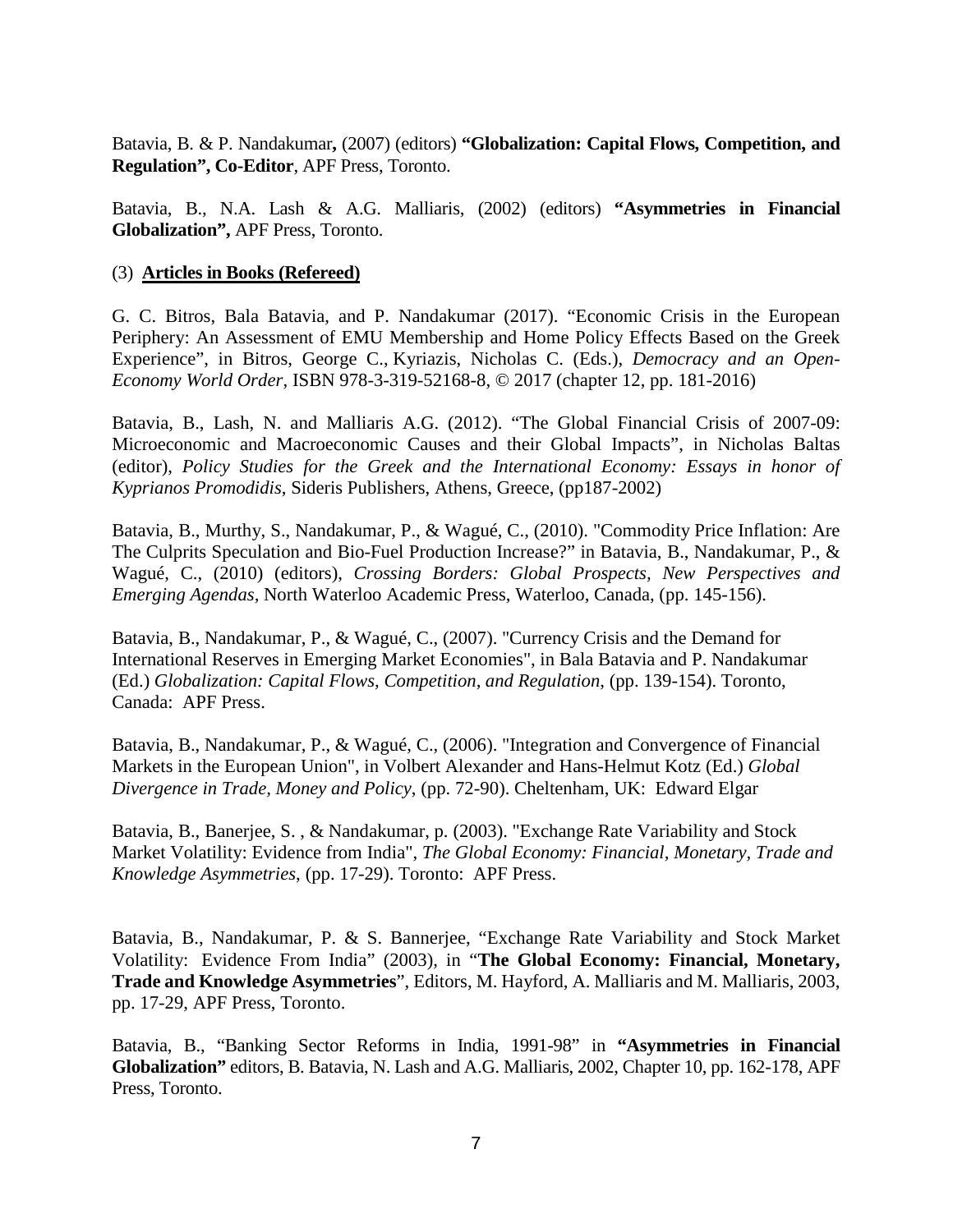B. Batavia, N. Lash and A.G. Malliaris, "The Impact of Agricultural Policies of the EU and NAFTA on World Trade", in **"Globalization and the Political Economy of Trade Policy"**, editor, C.C. Paraskevopoulos, A.A. Kintis, and Leo Michelis, 2001, Chapter 13, pp. 225-236, APF Press, Toronto.

B. Batavia & P. Nandakumar, "Swedish Integration with the European Union: Effects on Growth and Structure of Trade" in "**European Union at the Crossroads: A Critical Analysis of Monetary Union and Enlargement**", editor, C. Paraskevopulos, 1998, Chapter 11, pp. 175-183, Edward Elgar Publishing Ltd., Northampton, MA.

B. Batavia, N. Lash and A.G. Malliaris, "NAFTA, EU and Agricultural Trade" in "**Global Trading Arrangements in Transition**", editor, Christos C. Paraskevopoulos, 1998, chapter 3, pp. 26-41, Edward Elgar Publishing Ltd., Northampton, MA.

Batavia, B. & A.G. Malliaris, "The Common Agricultural Policy of the EC and Developing Countries" in "**Economic Integration and Public Policy: NAFTA, the EC, and Beyond**", editors, Paraskevopoulos, R. Grinspun, and T. Georgakopoulos,1996, chapter 16, pp. 193-205, Edward Elgar Publishing Company, London, UK.

Batavia, B. & S.S.Sivakumar, (1994) "Price Signals, Transaction Costs and Allocative Efficiency-- Some Theoretical Remarks on Induced Innovations" in **Econometric Models: Techniques and Applications**, chapter 10, pp183-214, edited by K.Puttaswamaiah,1994, Indus Publishing Company, New Delhi.

### **(4) Articles in Books (Not Refereed)**

"Introduction" in **"Global Integration, National Strategies and Sectoral Impact",** (with Jin Wook Choi and R. Hema), editors, Batavia, B., Jin Wook Choi, and R. Hema), 2012, APF Press, Toronto, Canada, forthcoming (pp. 1-4)

"Introduction" in "**Crossing Borders: Global Prospects, New Perspectives and Emerging Agendas",** (with P. Nandakumar and Wagué, C), editors**,** Batavia, B., Nandakumar, P., & Wague, C. 2010, North Waterloo Academic Press, Waterloo, Canada, (pp. 1-7).

"Introduction" in **"Globalization: Capital Flows, Competition, and Regulation",** (with P. Nandakumar), editors, Bala Batavia and P. Nandakumar, 2007, pp. 1-6, APF Press, Toronto.

"Introduction", in **"Asymmetries in Financial Globalization",** Chapter 1, (with N. Lash and A.G.Malliaris), editors, B. Batavia, N. Lash and A.G. Malliaris, 2002, APF Press, Toronto.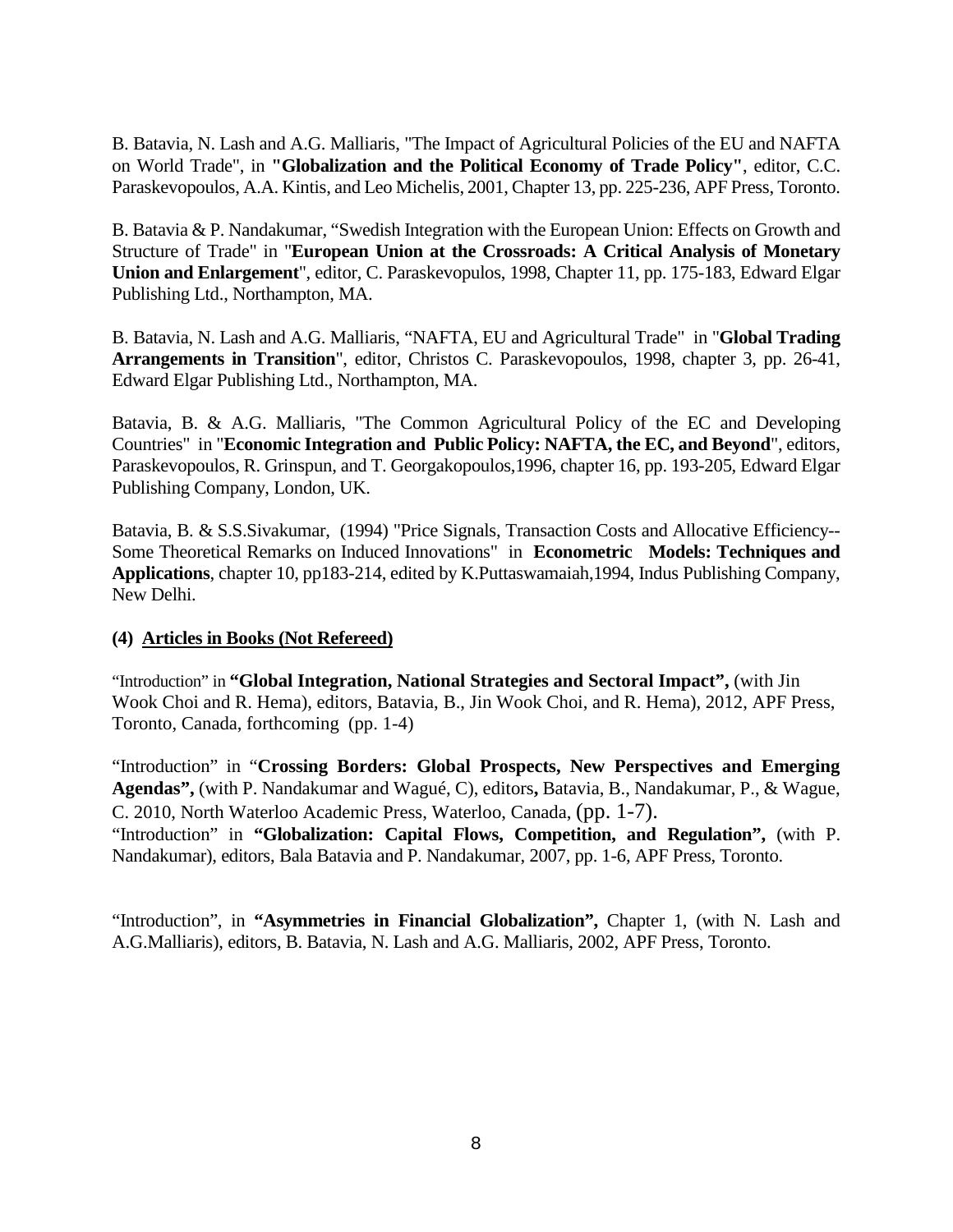## **(5) Other Articles**

## A publication in the field of **engineering**:

"Tensile Failure of Bundles of Nearly Parallel Filaments" (with P. Tucker and W. George). Fifth Annual Synthetic Fibers Symposium Proceedings, **American Institute of Chemical Engineers**, April 1968.

## **(6) Current Research**

"Growth and Distributive Impacts of Concentration Levels in the Banking Industry: A Study of Developed and Developing Nations" (with Cheick Wague and P. Nandakumar)

"Unemployment and Banking Structure: A Study of Developed and Emerging Market Nations" (with Cheick Wague and P. Nandakumar)

"Too Much of a Good Thing? Government and Microcredit in Emerging Markets" (with N. Lash)

"Doing Business in a Corrupt World: The Impact of Regulation" (with N. Lash)

"Microfinance and Child Labor in India" (with P. Nandakumar)

# **PROFESSIONAL ASSOCIATION MEMBERSHIPS:**

- 1. Athenian Policy Forum
- 2. Indian Econometric Society

## **TEACHING:**

**DePaul University**. September 1976 to present.

Graduate Level Courses: Econometrics, Microeconomic Theory, Mathematical Economics, Managerial Economics, Money and Banking, Applied Time Series Analysis, Analytical Methods, Cost-Benefit Analysis, Macroeconomic Theory, Macroeconomic Models, Business and Economic Forecasting, European Business Seminar, and French Business Seminar. Taught DePaul MBA courses in Hong Kong; Taipei, Taiwan; Prague, Czech Republic; and Manama, Bahrain;

Undergraduate Level Courses: Principles of Economics, Intermediate Microeconomic Theory, Statistics, Econometrics, Mathematical Economics, International Economics, and Money and Banking.

**Loyola University of Chicago**. Spring Quarter, 1981. A course in Corporate Finance to MBA students.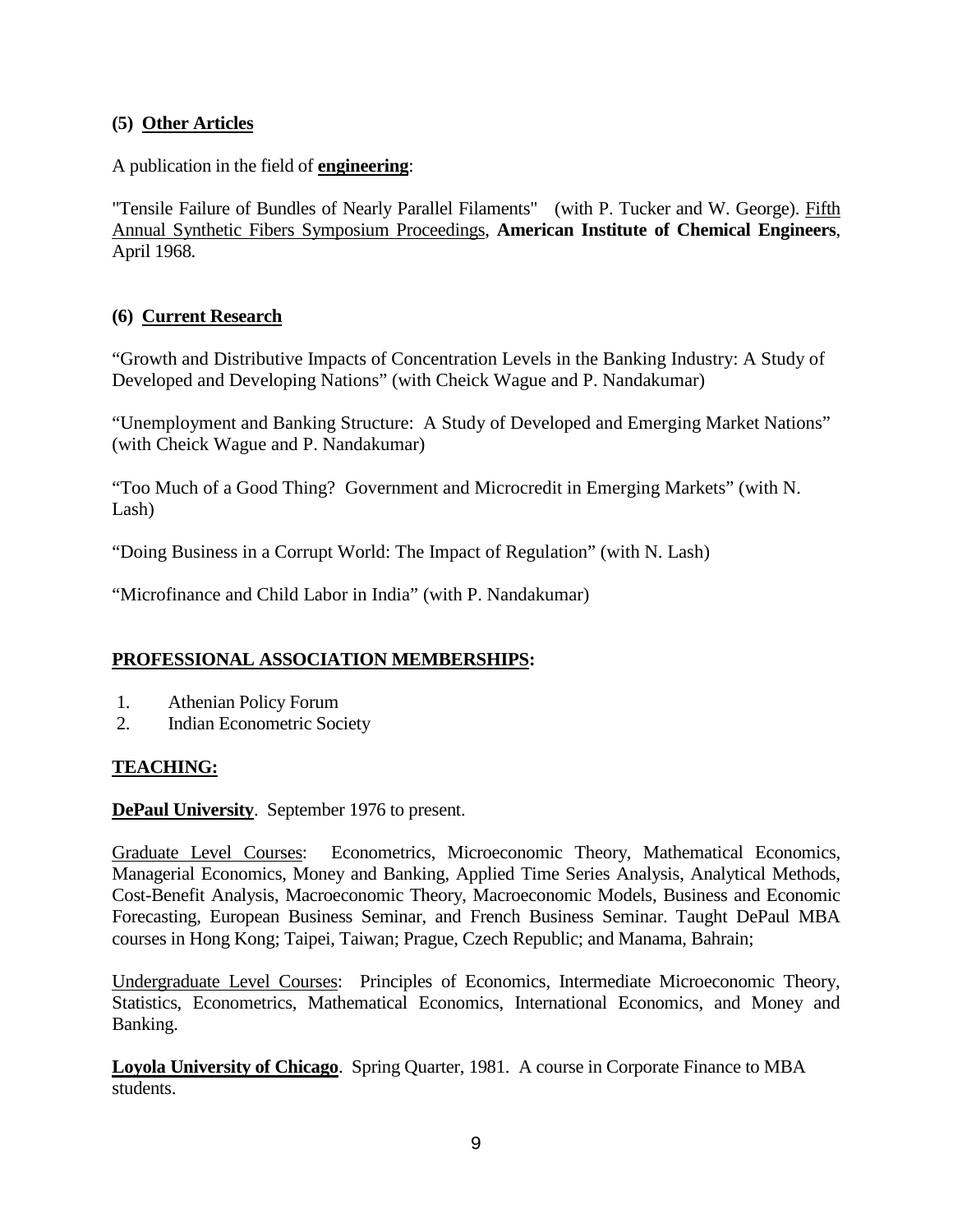**Clemson University**. September 1974 to August 1976.

Graduate Level Courses: Two-semester sequence course in Econometrics (to Doctoral Students), and Statistical Analysis (to Masters Students).

Undergraduate Level Courses: Econometrics, Management Science (Operations Research) and

**N. C. State University**. January 1974 to June 1974.

Undergraduate Level Courses: Principles of Economics, and Economic Statistics.

## **SERVICE:**

### **DePaul University (1976 to present)**

**Co-Editor (Asia), Journal of Economic Asymmetries**, since 2010.

**Editor**, **Journal of Economic Asymmetries**, December 2011 issue, volume 8, no. 2.

Member, Editorial Board, International **Journal of Economics and Business Administration**, 2013 to present.

Member, Editorial Board, **European Research Studies Journal**, 2013 to present.

Member, Editorial Board, **International Journal of Applied Economics and Econometrics**, 1995 to present.

Member, Editorial Board, **Journal of Economic Asymmetries**, 2003 to present.

Member, Athenian Policy Forum Advisory Board (Toronto, Canada; and Athens, Greece), 2003 to present.

**Program Co-Chair and Organizer**, International Conference on "Global Economic and Financial Asymmetries: Causes and Consequences", June 16-18, 2013 at the Korean Institute of Finance, Seoul, South Korea.

**Program Co-Chair and Organizer**, International Conference on "Globalization and Economic Asymmetries in International Trade and Development", December 16-18, 2010 at The Indian Institute of Management-Lucknow, Noida Campus, New Delhi, India.

**Program Co-Chair and Organizer**, International Conference on "Crossing Borders: Global Prospects, New Perspectives and Emerging Agenda", December 18-21, 2008 at The Indian Institute of Management, Kozikode, Kerala, India.

**Program Co-Chair and Organizer**, International Conference on "Globalization: Capital Flows, Competition and Regulation", December 15-17, 2005, at The Indian Institute of Management, Kozikode, Kerala, India.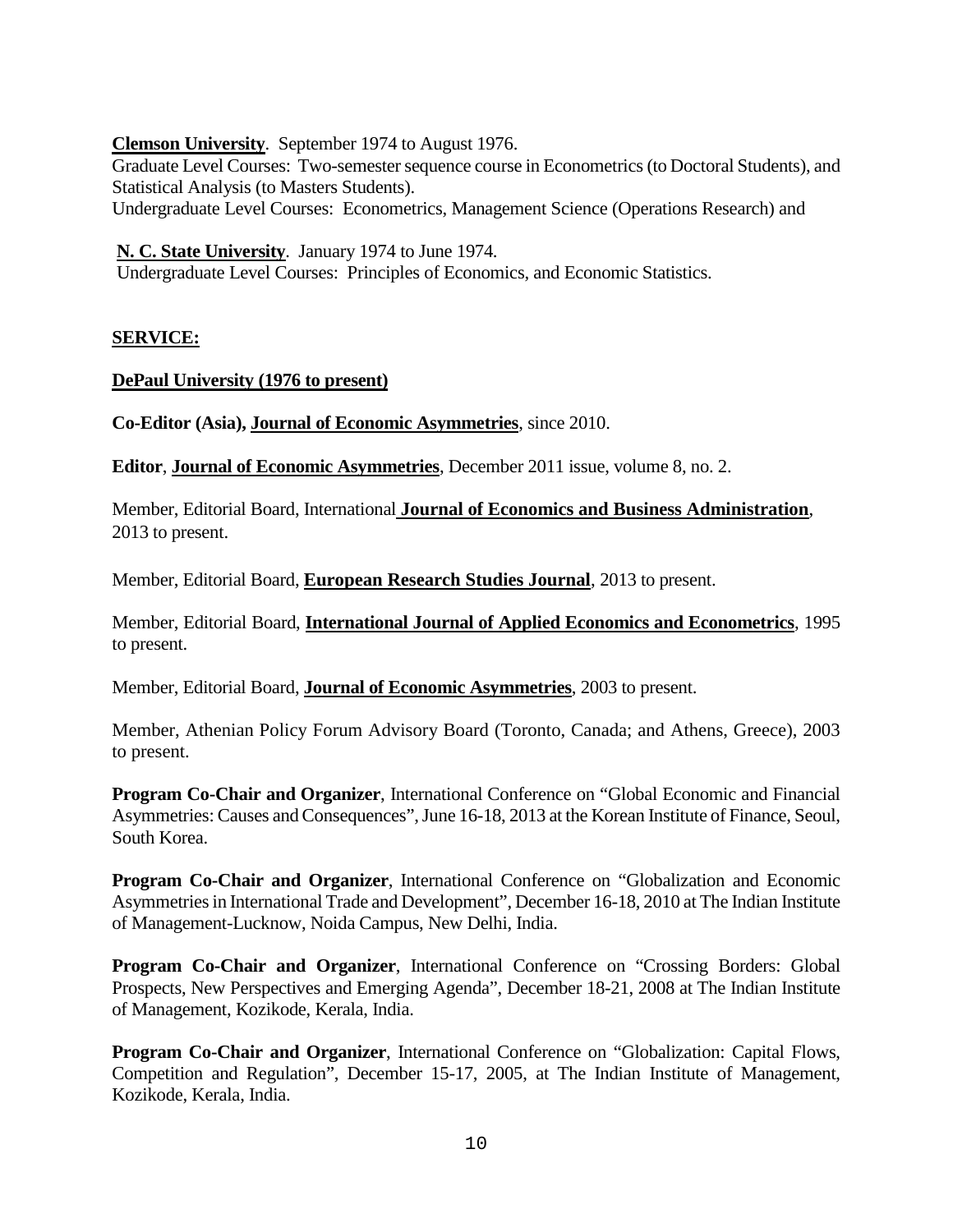**Acting Dean**, College of Commerce. July 1988 - June 1989.

**Chairman**, Department of Economics. July 1983 - June 1988.

Member, University Space Planning Committee, May 1988 - June 1989.

Member, University Budget Committee, 1986-88.

Member, University Committee on Tuition Pricing, 1987 to 1989.

Member, University Academic Planning Retreat, Summers 1987, 1988.

Coordinator, MBA Quantitative Methods Program, Graduate School of Business, 1978 to 1989. Administrator, International Business Program, Graduate School of Business, 1982 to 1989.

Faculty Moderator, Beta Gamma Sigma, 1988-89.

**Director**, European Business Seminar, Summers 1982 to 1986.

**Director**, French Business Seminar, March 1988, 1989, and 1990.

**Local Arrangements Chairperson**, Annual Academy of International Business Conference, Chicago, Nov. 12-15, 1987.

Program Committee, Academy of International Business Conference, Chicago, Nov. 12-15, 1987.

Faculty Advisor and Moderator, Economics Club and Omicron Delta Epsilon Honor Society, September 1979 to June 1983.

Trustee, Illinois Council on Economic Education, 1988-1989.

Numerous departmental and college committees, 1976 to 1993.

Referee for Southern Economic Journal; Journal of Money, Credit and Banking; Review of Social Economy; Journal of Economics and Business; Journal of Economics; Eastern Economic Journal, Journal of Economic Behavior and Organization, Journal of Economic Asymmetries, International Journal of Applied Economics and Econometrics.

Lectured at the DePaul University Summer Program in Economics in Poznan, Poland, July 1991.